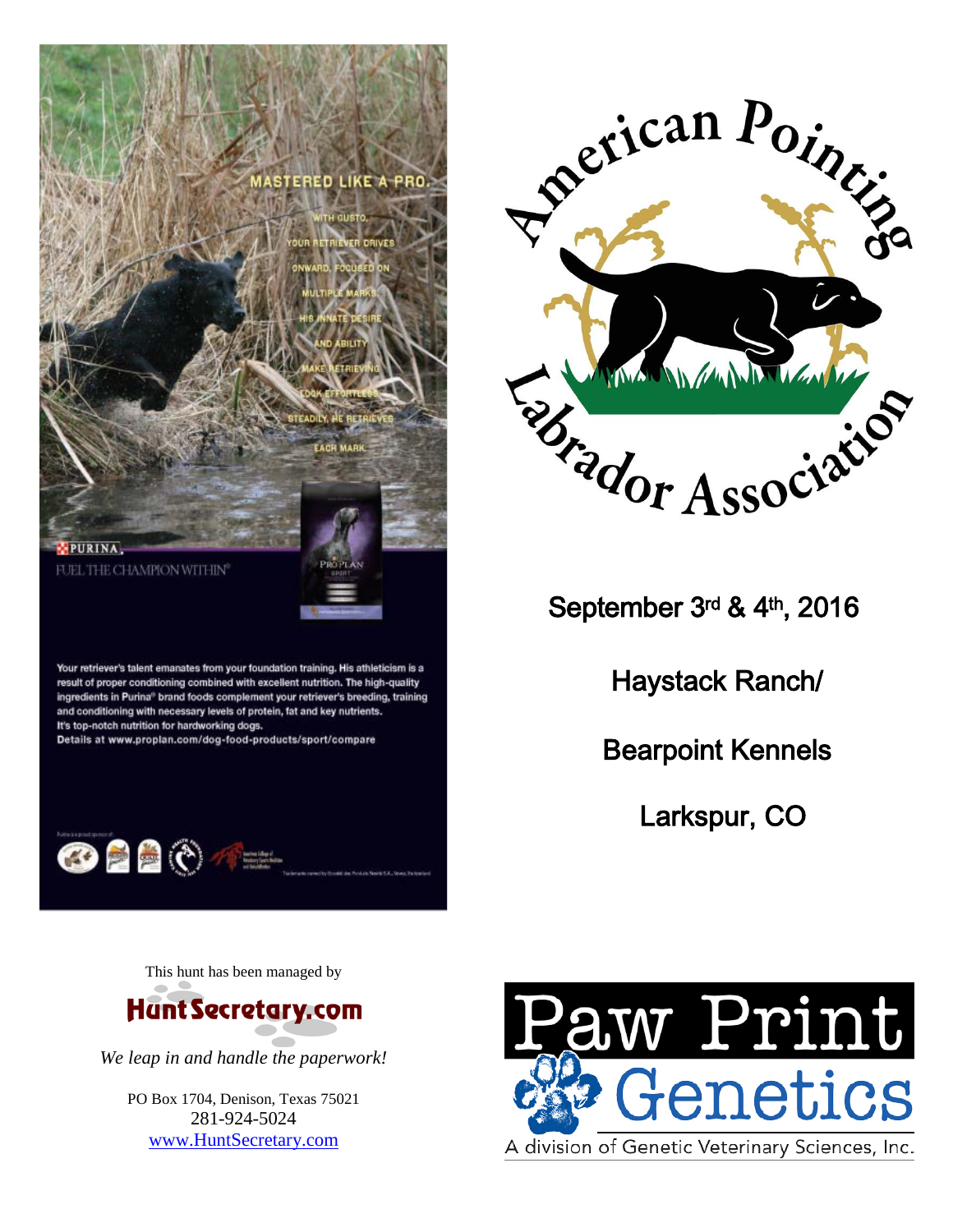# *AMERICAN POINTING LABRADOR ASSOCIATION*

# **Haystack Ranch/Bearpoint Kennel Larkspur, CO September 3rd & 4th, 2016**

#### **OPEN TO LABRADOR RETRIEVERS**

This hunt is held under the rules of the American Pointing Labrador Association. No Retriever may compete in 2 different categories per licensed hunt.

Each Dog is limited to one (1) Licensed Hunt. Running order will be posted on the APLA web page under the EVENTS TAB The Hunt Test Chair, with the approval of the Hunt Test Committee, may choose to modify the conditions of the Test based on resources available, weather or other factors and will ensure that the changed conditions will be posted on the APLA web site 24 hours in advance of the Hunt Test under the EVENTS TAB and on the huntsecretary.com site if needed.. All participants are encouraged to review the APLA website for possible updates.

# **SATURDAY JUDGES**

Certification Terry Thompson & Paul Durant Advanced John Eden & Dale Merritt Master Mike Bachkosky & Richard McCullough

# **SUNDAY JUDGES**

Certification Dale Merritt & Paul Durant

Advanced Paul Durant & Dale Merritt

Master A Mike Bachkosky & Jim Bonham

Master B Richard McCullough & John Eden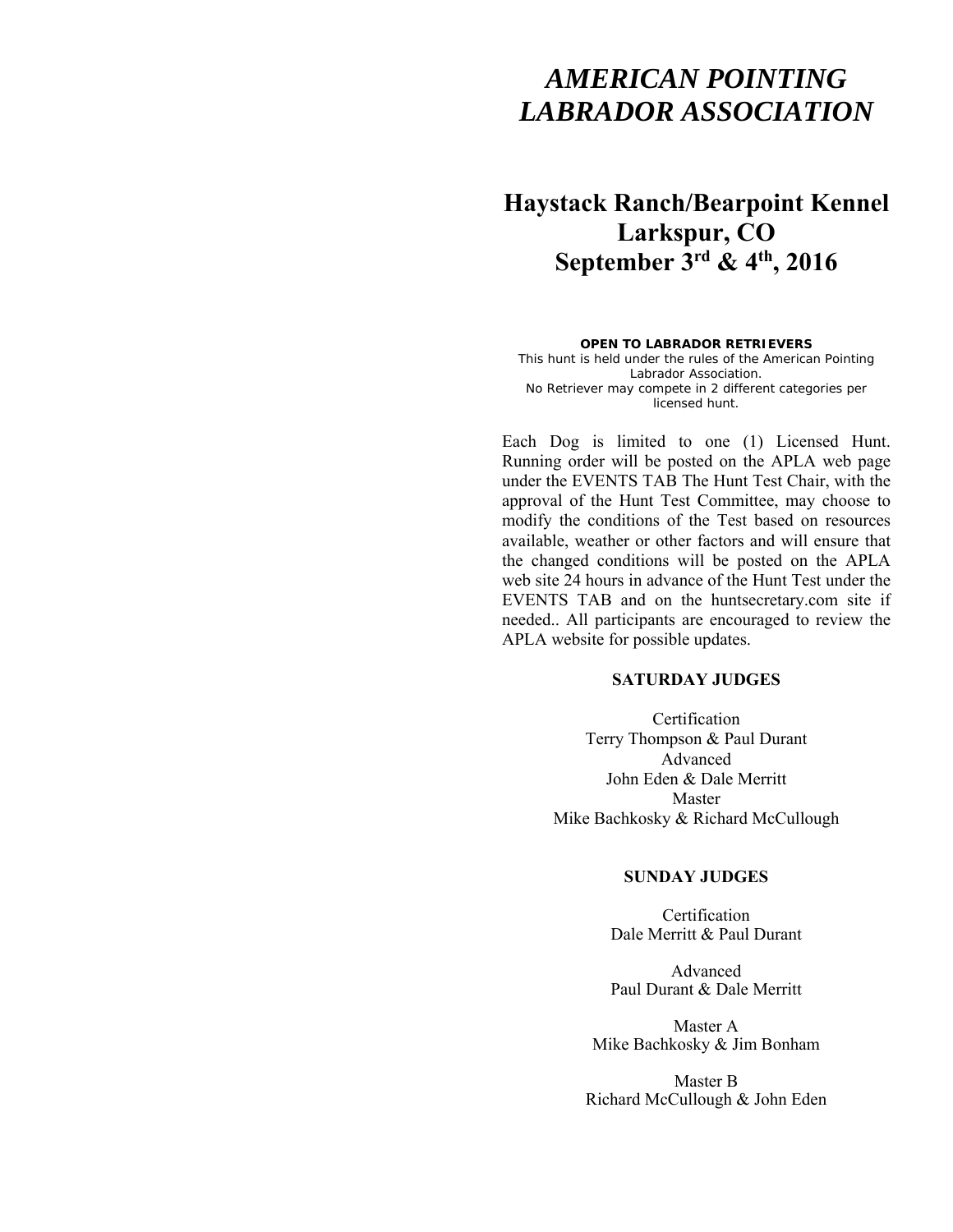|                                 |                                                                                |            |   | Handler List with Running Order<br>Sat - 9/3/2016<br>Haystack Ranch     |          |                |  |  |  |  |
|---------------------------------|--------------------------------------------------------------------------------|------------|---|-------------------------------------------------------------------------|----------|----------------|--|--|--|--|
| Category<br><b>Beatty, Drew</b> |                                                                                |            | # | Dog's Name                                                              | Callname |                |  |  |  |  |
| Certificatio                    |                                                                                | - 10       |   | Eli El Toro Of Hpk                                                      | L        | Eli            |  |  |  |  |
| <b>Brumley, Mallory</b>         |                                                                                |            |   |                                                                         |          |                |  |  |  |  |
| Advanced                        |                                                                                | 2          |   | CPR SHR Battlemtn One Shot Tikka                                        |          | Tikka          |  |  |  |  |
| Eden, John                      |                                                                                |            |   |                                                                         |          |                |  |  |  |  |
| Certificatio                    |                                                                                | - 6        |   | Bristol's PEAK Eden                                                     | L        | <b>PEAK</b>    |  |  |  |  |
| Eskam, Kevin                    |                                                                                |            |   |                                                                         |          |                |  |  |  |  |
| Advanced                        |                                                                                | 3          |   | CPR SHR KB'S He's Got Swagger "The Duke" JH                             |          | Duke           |  |  |  |  |
| Master                          | I                                                                              | 9          |   | 2X GMPR HR KB'S Lil' Husker Champ JH                                    | ı        | Champ          |  |  |  |  |
| Master                          | I                                                                              | 19         |   | 2.5X GMPR HRCH KB'S Princess Sage JH                                    | L        | Sage           |  |  |  |  |
| Fabela, Sean                    |                                                                                |            |   |                                                                         |          |                |  |  |  |  |
| Certificatio   8                |                                                                                |            |   | SHR Advantage Mae Kennedy                                               |          | Mae            |  |  |  |  |
| Garramone, Chris                |                                                                                |            |   |                                                                         |          |                |  |  |  |  |
| Master                          | I                                                                              | 8          |   | APR RLK's Consuming Fire Jack                                           | L        | Jack           |  |  |  |  |
| Johnson, Charlie                |                                                                                |            |   |                                                                         |          |                |  |  |  |  |
| Master                          | I                                                                              | 16         |   | APR HRCH BEAU'S BLACK OLIVE GUMBO                                       |          | OLIVE          |  |  |  |  |
|                                 |                                                                                |            |   |                                                                         |          |                |  |  |  |  |
| Jurkoshek, Nancy                |                                                                                |            |   | Link's Cade of Bearpoint                                                | L        | Cade           |  |  |  |  |
| Certificatio                    |                                                                                | 4          |   |                                                                         |          |                |  |  |  |  |
| Knutson, Julie                  |                                                                                |            |   |                                                                         |          |                |  |  |  |  |
| Advanced                        | $\overline{1}$                                                                 | 4          |   | CPR BLACKFOREST HIGH PLAINS JAX                                         | L        | JAX<br>Tucker  |  |  |  |  |
| Master                          | L<br>L                                                                         | - 14<br>22 |   | Tucker's Reign of Seafield<br>  Seafield's Yukon Yeti                   | L<br>I   | Yeti           |  |  |  |  |
| Master<br>Certificatio          |                                                                                | 1          |   | CC's Gunbarrel Blue                                                     | L        | Blue           |  |  |  |  |
|                                 |                                                                                |            |   |                                                                         | I        | Chance         |  |  |  |  |
|                                 | STK's Taking A Chance<br>Certificatio  <br>12<br>Liesenfeld-Vancleave, Melissa |            |   |                                                                         |          |                |  |  |  |  |
| Master                          |                                                                                |            |   | GMPR HR Battlemtn's Daisey Duke                                         |          | Daisey         |  |  |  |  |
|                                 | I                                                                              | 21         |   |                                                                         |          |                |  |  |  |  |
| Lysinger, Charles Fred          |                                                                                |            |   |                                                                         |          |                |  |  |  |  |
| Master                          | I                                                                              | 13         |   | 1.5X GMPR HRCH Medicine Beau's Raven SH                                 | L        | Raven          |  |  |  |  |
| Master                          | I                                                                              | 18         | L | APR HR Medicine Beau's Bronco JH<br>2X GMPR HRCH Blackjack Advantage JH | I        | Champ          |  |  |  |  |
| Master<br>Certificatio          | I                                                                              | 23<br>13   |   | Aspen Beau's Tucker of Colorado                                         | I<br>L   | Jack<br>Tucker |  |  |  |  |
|                                 |                                                                                |            |   |                                                                         |          |                |  |  |  |  |
| Lysinger, Fred<br>Advanced      |                                                                                | 1          |   | SHR Sandhills Keno's Luck                                               |          | Keno           |  |  |  |  |
| Master                          |                                                                                | 7          |   | APR SHR Colorado's A Dog Named Blue                                     |          | Blue           |  |  |  |  |
| Certificatio                    |                                                                                | 2          |   | Sandhills Star                                                          | ı        | Star           |  |  |  |  |
|                                 |                                                                                |            |   |                                                                         |          |                |  |  |  |  |
| May, Jim                        |                                                                                |            |   |                                                                         |          |                |  |  |  |  |
| Master                          | I                                                                              | 15         |   | 2.5X GMPR HRCH Poudre River Shady Lady                                  |          | Ruby           |  |  |  |  |
| <b>MERRITT, BRENDA</b>          |                                                                                |            |   |                                                                         |          |                |  |  |  |  |
| Master                          | I                                                                              | 2          |   | GMPR BEARPOINT'S CARBON COPY JH                                         |          | CC             |  |  |  |  |
| Master                          | I                                                                              | 6          |   | CPR BEARPOINT'S QUICK DRAW "LASER"                                      | I        | LASER          |  |  |  |  |
| Master                          | I                                                                              | 11         |   | MPR SEAFIELD'S REIGN OF THUNDER                                         | ı        | THUND          |  |  |  |  |
| Master                          | I                                                                              | 17         |   | 2X GMPR BEARPOINT'S BUCKIN BRANDI SH                                    |          | BRAND          |  |  |  |  |
| Master                          | I                                                                              | 20         |   | 3X GMPR Bearpoint's Guinness Scout SH                                   | I        | Scout          |  |  |  |  |
| Master                          | I                                                                              | 24         | L | CPR BEARPOINT'S REIGN OF THE SAVAGE                                     | ı        | SAVAG          |  |  |  |  |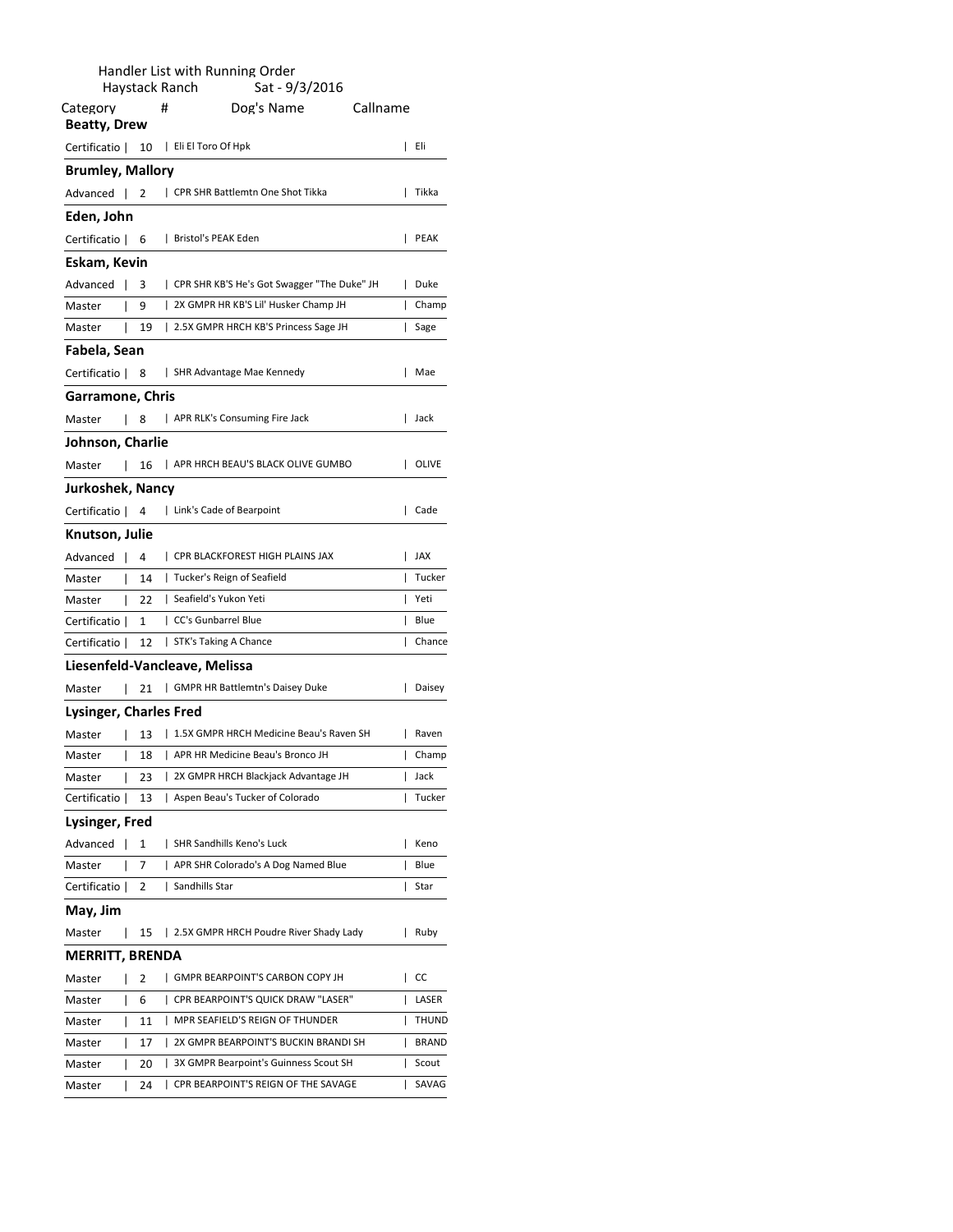| Certificatio          | 14           | <b>BEARPOINT'S INSPIRRATIONAL JADE</b>     |   | <b>JADE</b>  |
|-----------------------|--------------|--------------------------------------------|---|--------------|
| Merritt, Dale         |              |                                            |   |              |
| Certificatio          | 3            | THE DUTCHESS OF BEARPOINT                  |   | <b>DUTCH</b> |
| Certificatio          | 9            | <b>BEARPOINT'S HONDO</b>                   |   | <b>HOND</b>  |
| olson, scott          |              |                                            |   |              |
| Master                | 5            | CPR Black Ice's 2XIce Wheatridge Willow SH |   | Willow       |
| <b>Owens, Francis</b> |              |                                            |   |              |
| Master                | 4            | APR HR APR Advantage of Hershey            |   | Hersh        |
| Owens, Teressa        |              |                                            |   |              |
| Certificatio          | -5           | Advantage of Yankee                        |   | Yankee       |
| Stallman, Mike        |              |                                            |   |              |
| Master                | $\mathbf{1}$ | Top Points' Cover Model KATE               |   | Kate         |
| Master                | 10           | CPR Top Points' Lil Miss Timber of KBK     |   | Timber       |
| Vancleave, Kevin      |              |                                            |   |              |
| Certificatio          | 11           | Battlemtn's Rippin' Jazzmine JH            |   | Jazzy        |
| Wray, Chris           |              |                                            |   |              |
| Master                | 3            | Medicine Beau's Navigational Beacon JH     |   | Buoy         |
| Master                | 12           | 2X GMPR Hydrodynamica SH                   | ı | Hydro        |
| <b>Wyley, Scott</b>   |              |                                            |   |              |
| Certificatio          | 7            | RIVERSWILD RETRIEVERS MOO A CHEE RED       |   | <b>NEESH</b> |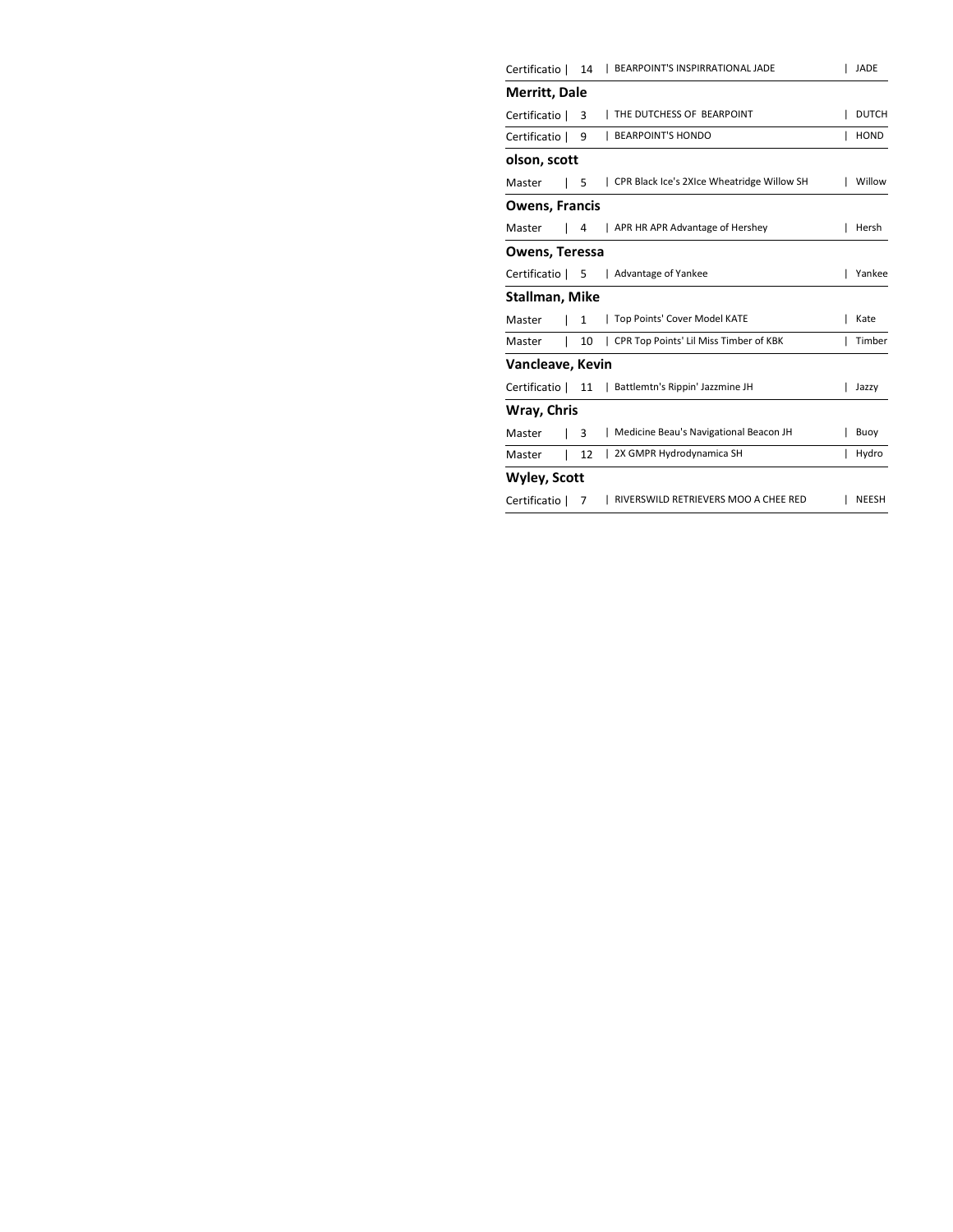Certification

#### **1 -CC's Gunbarrel Blue -Blue**

 Labrador Retriever M - BLK 5/22/15 Sire: Mister Bristol Eden Bearpoint Dam: Blackforest High Plains Lil Jagerin Owner: Christopher Hammond 29502242 10150 Cottoncreek Dr. , Littleton, CO 80130 Handler: Julie Knutson(0) Breeder: Fort Kennels - Paul Teget

#### **2 -Sandhills Star -Star**

 Labrador Retriever F - BLK 10/16/14 Sire: Sandhills Keno's Luck Dam: Red Rock Jesse's Girl Owner: Terry Huddle 01584 291 CR 55 , Alliance, NE 69301 Handler: Fred Lysinger(0) Breeder: Terry Pam Huddle

**3 -THE DUTCHESS OF BEARPOINT -DUTCHESS**

 Labrador Retriever F - YLW 10/25/13 Sire: 4X-GMPR Bearpoint's Triple Threat Excalibur MH Dam: CPR Bearpoint's Here's Your One Chance Fancy Owner: Dale and Brenda Merritt 9196131 8305 S. Perry Park Rd. , Larkspur, CO 80118 Handler: Dale Merritt(9196131) Breeder: Dale and Brenda Merritt

# **4 -Link's Cade of Bearpoint -Cade**

 Labrador Retriever M - BLK 10/18/15 Sire: Seafield's Link to Bearpoint Dam: Bearpoint's Here's Your One Chance Fancy Owner: Nancy Jurkoshek 322 1119 Forest Trails Dr , Castle Pines, CO 80108 Handler: Nancy Jurkoshek(322) Breeder: Dale & Brenda Merritt

#### **5 -Advantage of Yankee -Yankee**

 Labrador Retriever M - YLW 12/13/15 Sire: 4XGMPR Cashmans Risky Raiders in Vaider MH Dam: 1.5GMPR Advantage Annie Oakley SH Owner: francis owens 11933810 PO Box 69 , yuma, CO 80759 Handler: Teressa Owens(0) Breeder: Francis Owens

#### **6 -Bristol's PEAK Eden -PEAK**

 Labrador Retriever M - YLW 5/22/15 Sire: Mister Bristol Eden Bearpoint MH Dam: Blackforest High Plains Lil Jagerin Owner: John Eden 9106308 5165 Chipita Pines Drive , Cascade, CO 80809 Breeder: Paul Teget & Jennifer Teget

Handler: John Eden(9106308)

#### **7 -RIVERSWILD RETRIEVERS MOO A CHEE RED -NEESH**

 Labrador Retriever F - ylw 12/5/12 Sire: ARROWPOINT KENAI MIDNIGHT SUN MH 4XGMPR HRCH Dam: REBELYELL'S ELVIRA MISTRESS OF WOODLAND Owner: Scott Wyley 3137 56th AVE CT , Greely, CO 80634 Handler: Scott Wyley(0) Breeder: MARK ROZUM

# **Sun 9/4/2016 Haystack Ranch**

Advanced

# **1 -CC's Gunbarrel Blue -Blue**

 Labrador Retriever M - BLK 5/22/15 Sire: Mister Bristol Eden Bearpoint Dam: Blackforest High Plains Lil Jagerin Owner: Christopher Hammond 29502242 10150 Cottoncreek Dr. , Littleton, CO 80130 Handler: Julie Knutson(0) Breeder: Fort Kennels - Paul Teget

#### **2 -SHR Advantage Mae Kennedy -Mae**

 Labrador Retriever F - BLK 3/21/15 Sire: HRCH Medicine Beau's Bairn Dam: TO Cattle Kate Owner: Sean Fabela 4689 Springmeadow Ln. , Castlerock, CO 80109 Handler: Sean Fabela(0) Breeder: Advantage Pointing Labs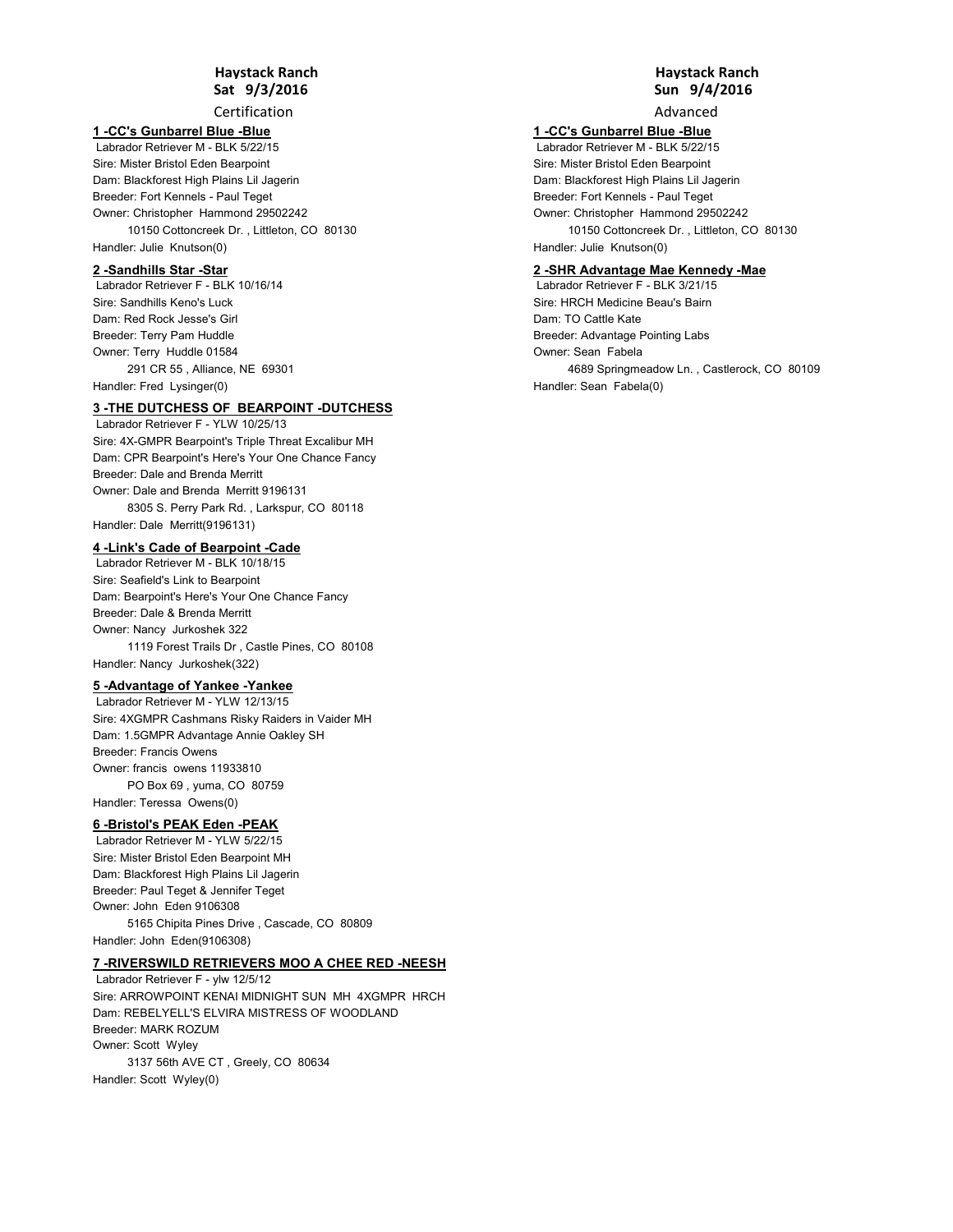#### **Sun 9/4/2016 Haystack Ranch**

Master B

## **20 B-CPR Black Ice's 2XIce Wheatridge Willow SH -Willow**

1668 Labrador Retriever F - BLK 4/19/14 Sire: Calumet's Wild Card MH Dam: Reno's Black Ice MH Owner: scott olson 28015102 po box 1122 , wheat ridge, CO 80034 Handler: scott olson(28015102) Breeder: Christopher Smith

#### **21 B-3X GMPR Bearpoint's Guinness Scout SH -Scout**

1613 Labrador Retriever F - BLK 11/1/10 Sire: 4X-GMPR Bearpoint's Mighty Max SH Dam: CPR Garretts Princess Abbigail Owner: Steven Vela 9354423 523 Lucky Lady Dr. , Woodland Park, CO 80863 Handler: Brenda Merritt(0) Breeder: Dale & Brenda Merritt

#### **22 B-2X GMPR Hydrodynamica SH -Hydro**

1429 Labrador Retriever M - YLW 1/7/09 Sire: 3.5xGMPR Black Forest High Plains Rance Dam: 4xGMPR Black Forest's Sagebrush Sue JH Owner: Chris Wray 12630 Moon Stream , San Antonio, TX 78253 Handler: Chris Wray(0) Breeder: Shawn Hoover / Raylon Earls

# **23 B-CPR BEARPOINT'S REIGN OF THE SAVAGE -SAVAG**

 Labrador Retriever M - BLK 11/15/13 Sire: 4X-GMPR SEAFIELD FINNIGAN OF BEARPOINT MH Dam: 4X-GMPR TIGER MTN'S MIDNIGHT REIGN SH Owner: Dale and Brenda Merritt 9196131 8305 S. Perry Park Rd. , Larkspur, CO 80118 Handler: Brenda Merritt(9196131) Breeder: Jennifer Keane

# **24 B-2X GMPR HR KB'S Lil' Husker Champ JH -Champ**

1784 Labrador Retriever M - CHOC 12/16/11 Sire: GMPR HR Medicine Beau's Sooner SH Dam: APR HRCH Lady Satin of Black Forest JH Owner: Barbara Eskam 9314815 43848 County Road 31 , Pierce, CO 80650 Handler: Kevin Eskam(9314815) Breeder: Kevin Eskam

# **Sat 9/3/2016 Haystack Ranch**

Certification

#### **8 -SHR Advantage Mae Kennedy -Mae**

 Labrador Retriever F - BLK 3/21/15 Sire: HRCH Medicine Beau's Bairn Dam: TO Cattle Kate Owner: Sean Fabela 4689 Springmeadow Ln. , Castlerock, CO 80109 Handler: Sean Fabela(0) Breeder: Advantage Pointing Labs

#### **9 -BEARPOINT'S HONDO -HONDO**

 Labrador Retriever M - YLW 3/8/15 Sire: Bearpoint's Commander-in-Chief Dam: Bearpoint's Little Firecracker Owner: David Jones 18457 E Crestridge Dr. , Centennial, CO 80015 Handler: Dale Merritt(0) Breeder: Dale Merritt & Brenda Merritt

#### **10 -Eli El Toro Of Hpk -Eli**

 Labrador Retriever M - CHOC 11/12/14 Sire: Iowa Pointing Labs Grizzley Dam: Hunters Rose Tig's Irish Cream Owner: Drew Beatty 32457119 309 N. 31st Street , Colorado Springs, CO 80904 Handler: Drew Beatty(32457119) Breeder: Justin McGill

#### **11 -Battlemtn's Rippin' Jazzmine JH -Jazzy**

 Labrador Retriever F - BLK 7/28/13 Sire: Rippin' Ford Tough QAA Dam: CP Molly Bear Parris Owner: Melissa Liesenfeld-VanCleave 481 8214 Surrey Rd , Cheyenne, WY 82009 Handler: Kevin Vancleave(481) Breeder: Rob Parris

# **12 -STK's Taking A Chance -Chance**

 Labrador Retriever M - YLW 2/3/15 Sire: High Caliber's Winning Ticket Dam: High Calibers Twisted Bebop Owner: Julie Moore 1433 PO Box 87 , La Center, WA 98629 Handler: Julie Knutson(0) Breeder: Andy J. Schoeberl

#### **13 -Aspen Beau's Tucker of Colorado -Tucker**

 Labrador Retriever M - YLW 6/4/15 Sire: 4XGMPR HRCH Medicine Beau's Bairne MH Dam: CPR Aspen Ann JH Owner: Dale Terry Breeder:

Handler: Charles Fred Lysinger(0)

#### **14 -BEARPOINT'S INSPIRRATIONAL JADE -JADE**

 Labrador Retriever F - BLK 3/20/15 Sire: 2X-GMPR SEAFIELD'S LINK TO BEARPOINT SH Dam: MPR BEARPOINT'S BUCKIN BRANDI SH Owner: Dale and Brenda Merritt 9196131 8305 S. Perry Park Rd. , Larkspur, CO 80118 Handler: Brenda Merritt(9196131) Breeder: Dale and Brenda Merritt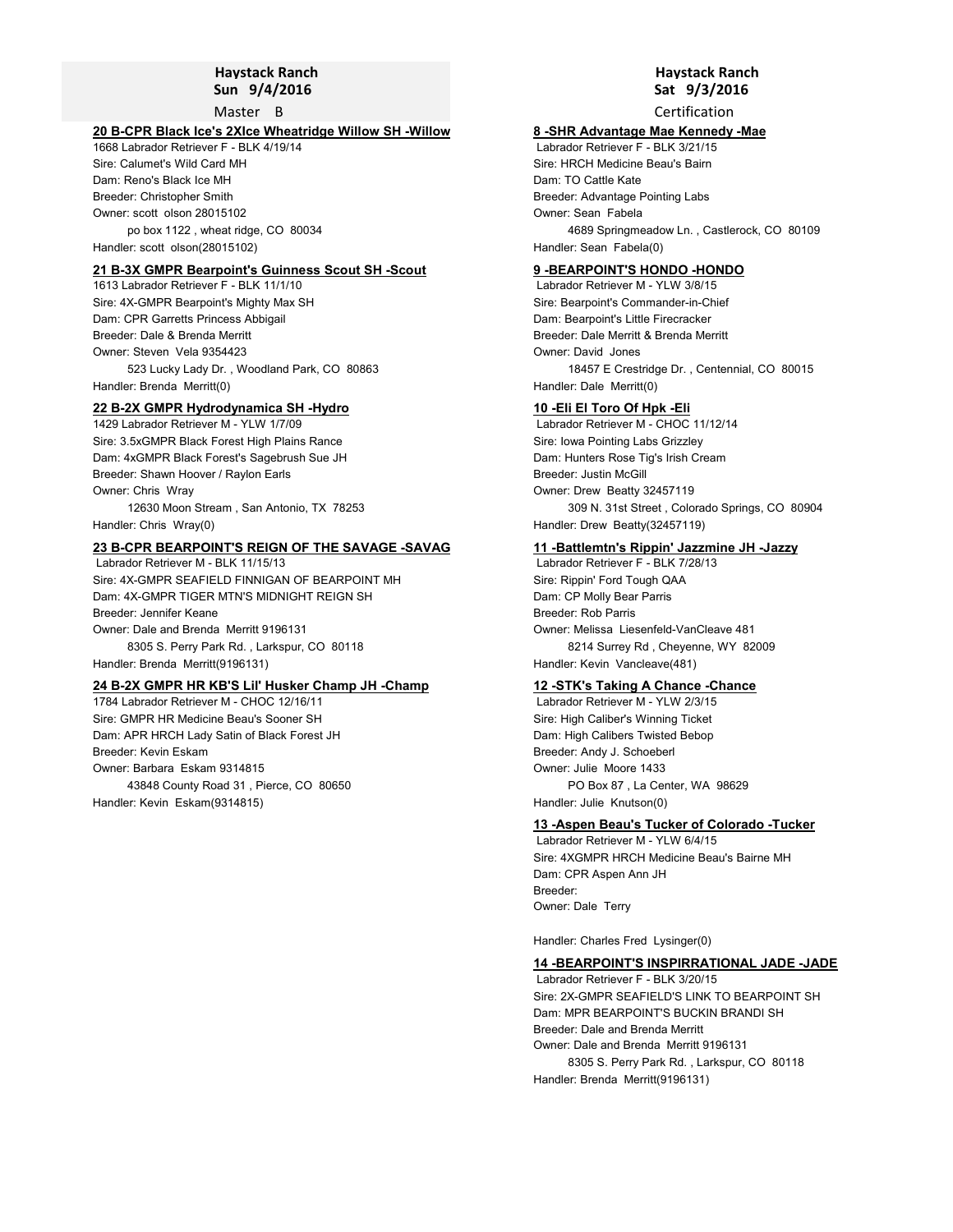Master

#### **1 -Top Points' Cover Model KATE -Kate**

2224 Labrador Retriever F - BLK 10/18/14 Sire: Prarie Peak Power Play ICE QAA2 Dam: 2.5XGMPR HR Top Points' Hunt Em Up Nelli SH Owner: Mike Stallman 9449988 600 Barberry Ave , Lafayette, CO 80026 Handler: Mike Stallman(9449988) Breeder: Mike Stallman

## **2 -GMPR BEARPOINT'S CARBON COPY JH -CC**

1905 Labrador Retriever F - BLK 2/21/11 Sire: 4X-GMPR BLACK FOREST'S BEAR GRITS MH Dam: APR BEARPOINT'S BLACK GOLD SIERRA JH Owner: Dale and Brenda Merritt 9196131 8305 S. Perry Park Rd. , Larkspur, CO 80118 Breeder: DALE AND BRENDA MERRITT

Handler: BRENDA MERRITT(9196131)

# **3 -Medicine Beau's Navigational Beacon JH -Buoy**

 Labrador Retriever M - YLW 6/28/13 Sire: 4XGMPR Wandermers Tazverniti MH QAA Dam: 4XGMPR HRCH Medicine Beau's Bailey MH Owner: Chris Wray 12630 Moon Stream , San Antonio, TX 78253 Handler: Chris Wray(0) Breeder: Jerimiah and Kathryn Lysinger

# **4 -APR HR APR Advantage of Hershey -Hersh**

2263 Labrador Retriever M - choc 3/2/14 Sire: Medicine Beau's Bairn Dam: To Cattle Kate Owner: francis owens 11933810 PO Box 69 , yuma, CO 80759 Handler: Francis Owens(0) Breeder: Francis Owens

# **5 -CPR Black Ice's 2XIce Wheatridge Willow SH -Willow**

1668 Labrador Retriever F - BLK 4/19/14 Sire: Calumet's Wild Card MH Dam: Reno's Black Ice MH Owner: scott olson 28015102 po box 1122 , wheat ridge, CO 80034 Handler: scott olson(28015102) Breeder: Christopher Smith

#### **6 -CPR BEARPOINT'S QUICK DRAW "LASER" -LASER**

 Labrador Retriever M - BLK 6/3/14 Sire: 2X-GMPR SEAFIELD'S LINK TO BEARPOINT SH Dam: CPR BEARPOINT'S HERE'S YOUR ONE CHANCE FANCY Owner: Dale and Brenda Merritt 9196131 8305 S. Perry Park Rd. , Larkspur, CO 80118 Handler: Brenda Merritt(9196131) Breeder: Dale and Brenda Merritt

# **7 -APR SHR Colorado's A Dog Named Blue -Blue**

2316 Labrador Retriever M - BLK 6/15/13 Sire: 3.5GMPR HRCH Golden Oak Red Rock Duke SH Dam: CPR SHR Colorado's Black Velvet Carly If You Please Owner: D. Barry Westerman 9555010 36775 CR 53 , Eaton, CO 80615 Handler: Fred Lysinger(0) Breeder: Dean Barry Westerman

# **Sun 9/4/2016 Haystack Ranch**

Master B

# **13 B-MPR SEAFIELD'S REIGN OF THUNDER -THUNDER**

2159 Labrador Retriever F - BLK 11/15/13 Sire: 4X-GMPR SEAFIELD FINNIGAN OF BEARPOINT MH Dam: 4X-GMPR TIGER MTN'S MIDNIGHT REIGN SH Owner: Jennifer Keane 9806576 36203 Micro Racetrack Rd. , Fruitland Park, FL 34731 Handler: Brenda Merritt(9196131) Breeder: Jennifer Keane

#### **14 B-Medicine Beau's Navigational Beacon JH -Buoy**

 Labrador Retriever M - YLW 6/28/13 Sire: 4XGMPR Wandermers Tazverniti MH QAA Dam: 4XGMPR HRCH Medicine Beau's Bailey MH Owner: Chris Wray 12630 Moon Stream , San Antonio, TX 78253 Handler: Chris Wray(0) Breeder: Jerimiah and Kathryn Lysinger

#### **15 B-CPR BEARPOINT'S QUICK DRAW "LASER" -LASER** Labrador Retriever M - BLK 6/3/14

Sire: 2X-GMPR SEAFIELD'S LINK TO BEARPOINT SH Dam: CPR BEARPOINT'S HERE'S YOUR ONE CHANCE FANCY Owner: Dale and Brenda Merritt 9196131 8305 S. Perry Park Rd. , Larkspur, CO 80118 Handler: Brenda Merritt(9196131) Breeder: Dale and Brenda Merritt

# **16 B-2.5X GMPR HRCH KB'S Princess Sage JH -Sage**

1631 Labrador Retriever F - YLW 11/7/10 Sire: 4XGMPR HRCH KB'S Snakey Jake of Poudre Rive r MH Dam: 1.5XGMPR HRCH Lily Belle of Bearpoint JH Owner: Kevin Eskam 9314815 43848 WCR 31 , Pierce, CO 80650 Handler: Kevin Eskam(9314815) Breeder: Dan'l Hollis

## **17 B-2X GMPR BEARPOINT'S BUCKIN BRANDI SH - BRAN**

2077 Labrador Retriever F - YLW 11/21/10 Sire: 4X-GMPR MIGHTY MAX SH Dam: CPR BEARPOINT'S LITTLE RARA Owner: Dale and Brenda Merritt 9196131 8305 S. Perry Park Rd. , Larkspur, CO 80118 Handler: BRENDA MERRITT(9196131) Breeder: DALE AND BRENDA MERRITT

#### **18 B-APR RLK's Consuming Fire Jack -Jack**

2071 Labrador Retriever M - YLW 12/8/11 Sire: RLK's Eye of the Tiger Rock GMPR Dam: RLK's Liberty Belle CPR Owner: Chris Garramone 1469 9821 Adams St , Thornton, CO 80229 Handler: Chris Garramone(1469) Breeder: Scott Olson

#### **19 B-GMPR BEARPOINT'S CARBON COPY JH -CC**

1905 Labrador Retriever F - BLK 2/21/11 Sire: 4X-GMPR BLACK FOREST'S BEAR GRITS MH Dam: APR BEARPOINT'S BLACK GOLD SIERRA JH Owner: Dale and Brenda Merritt 9196131 8305 S. Perry Park Rd. , Larkspur, CO 80118 Handler: BRENDA MERRITT(9196131) Breeder: DALE AND BRENDA MERRITT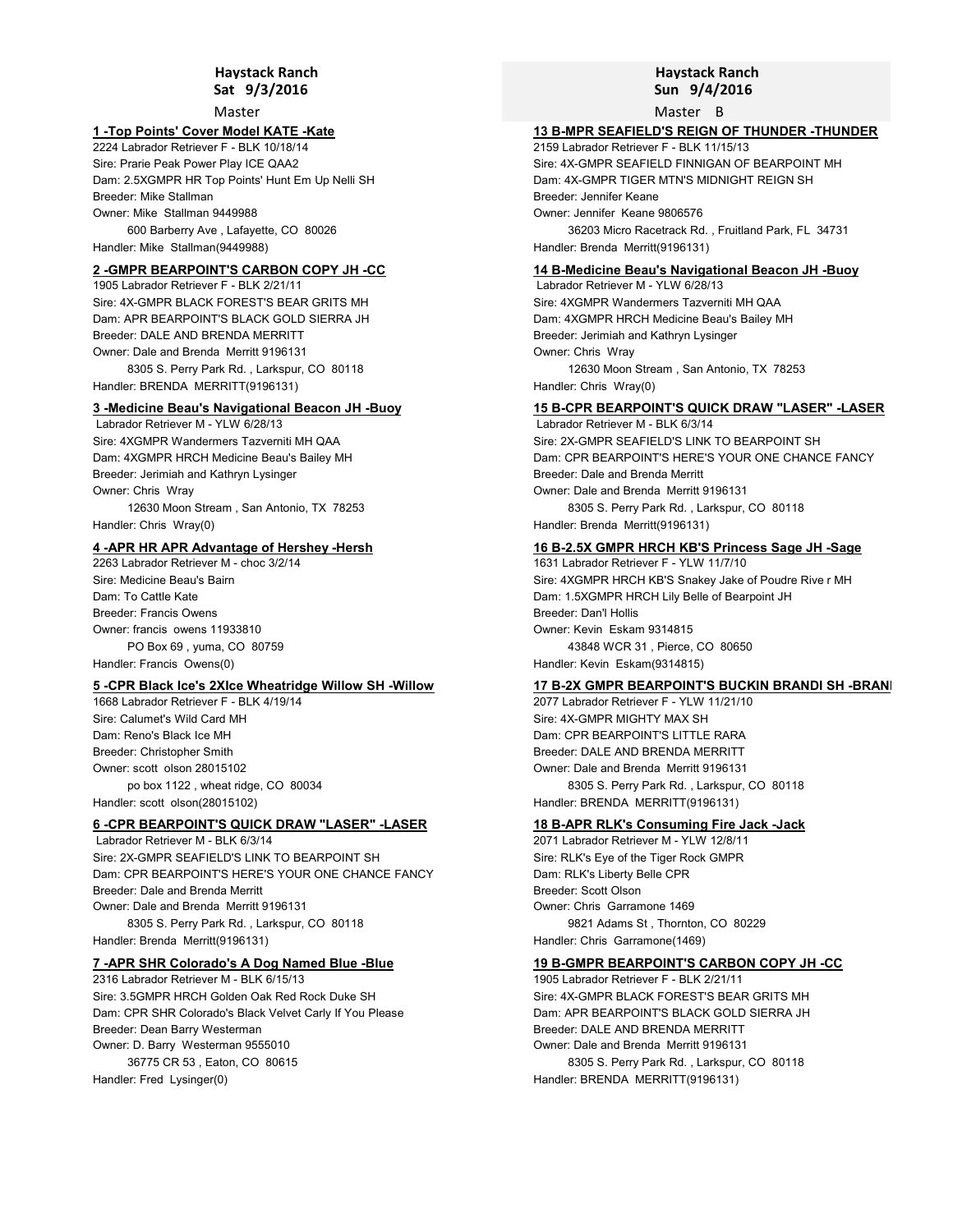#### **Sun 9/4/2016 Haystack Ranch**

Master A

#### **8 A-1.5X GMPR HRCH Medicine Beau's Raven SH -Raven**

1961 Labrador Retriever F - BLK 5/9/11 Sire: Rippen' Ford Tough Dam: SHR Battlemtn's Spirited Sage On The Prairie JH Owner: Charles Fred Lysinger 2201 Calin Court , Cheyenne, WY 82009 Handler: Charles Fred Lysinger(0) Breeder: Melissa Ann Liesenfeld

#### **9 A-APR HRCH BEAU'S BLACK OLIVE GUMBO -OLIVE**

 Labrador Retriever F - 4/16/08 Sire: ROCKERIN MEDICINE BEAU MH Dam: BATTLEMTN GUMBOS LAST CAMEO Owner: Charlie Johnson 6105 Reese Rd , Cheyenne, WY 82009 Handler: Charlie Johnson(0) Breeder: KFVIN VAN CLEAVE

# **10 A-Battlemtn's Rippin' Jazzmine JH -Jazzy**

 Labrador Retriever F - BLK 7/28/13 Sire: Rippin' Ford Tough QAA Dam: CP Molly Bear Parris Owner: Melissa Liesenfeld-VanCleave 481 8214 Surrey Rd , Cheyenne, WY 82009 Handler: Kevin Vancleave(481) Breeder: Rob Parris

# **11 A-APR SHR Colorado's A Dog Named Blue -Blue**

2316 Labrador Retriever M - BLK 6/15/13 Sire: 3.5GMPR HRCH Golden Oak Red Rock Duke SH Dam: CPR SHR Colorado's Black Velvet Carly If You Please Owner: D. Barry Westerman 9555010 36775 CR 53 , Eaton, CO 80615 Handler: Fred Lysinger(0) Breeder: Dean Barry Westerman

#### **12 A-Tucker's Reign of Seafield -Tucker**

 Labrador Retriever M - BLK 12/5/14 Sire: Dam: Owner: Thomas McCoy 32479878 4737 S. Lafayette Street , Englewood, CO 80113 Handler: Julie Knutson(0) Breeder:

# **Sat 9/3/2016 Haystack Ranch**

Master

#### **8 -APR RLK's Consuming Fire Jack -Jack**

2071 Labrador Retriever M - YLW 12/8/11 Sire: RLK's Eye of the Tiger Rock GMPR Dam: RLK's Liberty Belle CPR Owner: Chris Garramone 1469 9821 Adams St , Thornton, CO 80229 Handler: Chris Garramone(1469) Breeder: Scott Olson

#### **9 -2X GMPR HR KB'S Lil' Husker Champ JH -Champ**

1784 Labrador Retriever M - CHOC 12/16/11 Sire: GMPR HR Medicine Beau's Sooner SH Dam: APR HRCH Lady Satin of Black Forest JH Owner: Barbara Eskam 9314815 43848 County Road 31 , Pierce, CO 80650 Handler: Kevin Eskam(9314815) Breeder: Kevin Eskam

#### **10 -CPR Top Points' Lil Miss Timber of KBK -Timber**

2223 Labrador Retriever F - YLW 4/13/14 Sire: 4XGMPR Wandermers Tazverniti QAA MH Dam: MPR HRCH KB's It's Showtime JH Owner: Mike Stallman 9449988 600 Barberry Ave , Lafayette, CO 80026 Handler: Mike Stallman(9449988) Breeder: Kevin Eskam

# **11 -MPR SEAFIELD'S REIGN OF THUNDER -THUNDER**

2159 Labrador Retriever F - BLK 11/15/13 Sire: 4X-GMPR SEAFIELD FINNIGAN OF BEARPOINT MH Dam: 4X-GMPR TIGER MTN'S MIDNIGHT REIGN SH Owner: Jennifer Keane 9806576 36203 Micro Racetrack Rd. , Fruitland Park, FL 34731 Handler: Brenda Merritt(9196131) Breeder: Jennifer Keane

#### **12 -2X GMPR Hydrodynamica SH -Hydro**

1429 Labrador Retriever M - YLW 1/7/09 Sire: 3.5xGMPR Black Forest High Plains Rance Dam: 4xGMPR Black Forest's Sagebrush Sue JH Owner: Chris Wray 12630 Moon Stream , San Antonio, TX 78253 Handler: Chris Wray(0) Breeder: Shawn Hoover / Raylon Earls

#### **13 -1.5X GMPR HRCH Medicine Beau's Raven SH -Raven**

1961 Labrador Retriever F - BLK 5/9/11 Sire: Rippen' Ford Tough Dam: SHR Battlemtn's Spirited Sage On The Prairie JH Owner: Charles Fred Lysinger 2201 Calin Court , Cheyenne, WY 82009 Handler: Charles Fred Lysinger(0) Breeder: Melissa Ann Liesenfeld

# **14 -Tucker's Reign of Seafield -Tucker**

 Labrador Retriever M - BLK 12/5/14 Sire: Dam: Owner: Thomas McCoy 32479878 4737 S. Lafayette Street , Englewood, CO 80113 Handler: Julie Knutson(0) Breeder: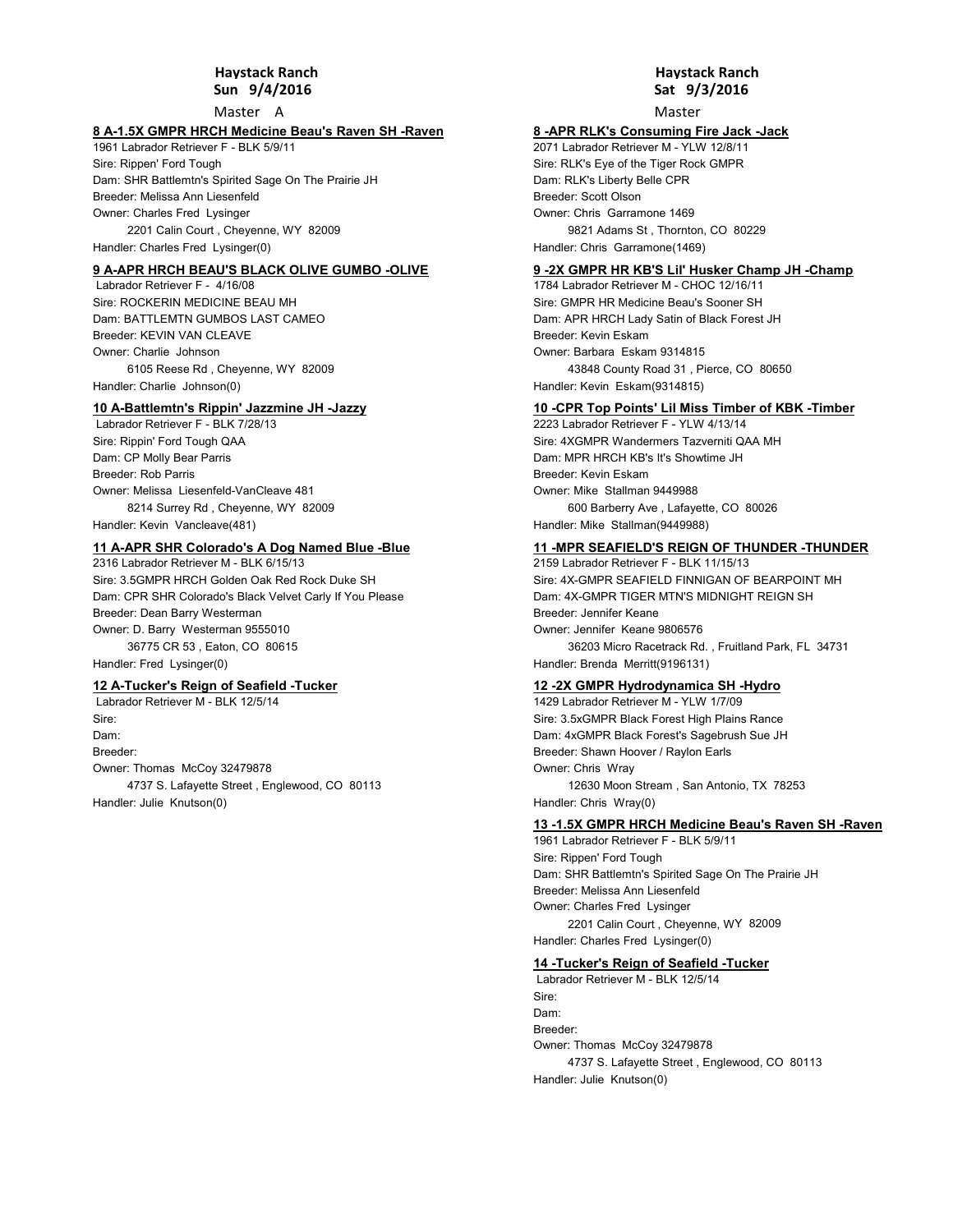Master

# **15 -2.5X GMPR HRCH Poudre River Shady Lady -Ruby**

1723 Labrador Retriever F - YLW 8/24/10 Sire: 4XGMPR HRCH Golden Oak Red Rock Duke Dam: JS Lock and Load Lexi Owner: Jim May PO Box 188 , Arroyo Seco, NM 87514 Handler: Jim May(0) Breeder: Gary Buys

#### **16 -APR HRCH BEAU'S BLACK OLIVE GUMBO -OLIVE**

 Labrador Retriever F - 4/16/08 Sire: ROCKERIN MEDICINE BEAU MH Dam: BATTLEMTN GUMBOS LAST CAMEO Owner: Charlie Johnson 6105 Reese Rd , Cheyenne, WY 82009 Handler: Charlie Johnson(0) Breeder: KFVIN VAN CLEAVE

#### **17 -2X GMPR BEARPOINT'S BUCKIN BRANDI SH -BRANDI**

2077 Labrador Retriever F - YLW 11/21/10 Sire: 4X-GMPR MIGHTY MAX SH Dam: CPR BEARPOINT'S LITTLE RARA Owner: Dale and Brenda Merritt 9196131 8305 S. Perry Park Rd. , Larkspur, CO 80118 Handler: BRENDA MERRITT(9196131) Breeder: DALE AND BRENDA MERRITT

# **18 -APR HR Medicine Beau's Bronco JH -Champ**

2128 Labrador Retriever M - CHOC 5/24/13 Sire: GMPR HR Medicinebeau's Sooner SH Dam: CPR SHR Medicine Beau's Minx JH Owner: Charles Fred Lysinger 2201 Calin Court , Cheyenne, WY 82009 Breeder: Christine Lysinger & Charles Lysinger

Handler: Charles Fred Lysinger(0)

# **19 -2.5X GMPR HRCH KB'S Princess Sage JH -Sage**

1631 Labrador Retriever F - YLW 11/7/10 Sire: 4XGMPR HRCH KB'S Snakey Jake of Poudre Rive r MH Dam: 1.5XGMPR HRCH Lily Belle of Bearpoint JH Owner: Kevin Eskam 9314815 43848 WCR 31 , Pierce, CO 80650 Handler: Kevin Eskam(9314815) Breeder: Dan'l Hollis

#### **20 -3X GMPR Bearpoint's Guinness Scout SH -Scout**

1613 Labrador Retriever F - BLK 11/1/10 Sire: 4X-GMPR Bearpoint's Mighty Max SH Dam: CPR Garretts Princess Abbigail Owner: Steven Vela 9354423 523 Lucky Lady Dr. , Woodland Park, CO 80863 Handler: Brenda Merritt(0) Breeder: Dale & Brenda Merritt

#### **21 -GMPR HR Battlemtn's Daisey Duke -Daisey**

2273 Labrador Retriever F - YLW 5/9/11 Sire: Rippin' Ford Tough QAA Dam: Battlemtn's Spirited Sage on the Prairie JH Owner: Kevin VanCleave 481 Breeder: Melissa Liesenfeld/Kevin Vancleave

8214 Surrey Rd , Cheyenne, WY 82009 Handler: Melissa Liesenfeld-Vancleave(481)

## **Sun 9/4/2016 Haystack Ranch**

Master A

#### **1 A-Seafield's Yukon Yeti -Yeti**

 Labrador Retriever F - YLW 12/5/14 Sire: Siefield Finnigan of Bearpoint Dam: Tiger Mtn's Midnight Reigh Owner: Rachel Bellini 727 E rim rd , Franktown, CO 80116 Handler: Julie Knutson(0) Breeder: Jennifer Higgins

#### **2 A-APR HR Medicine Beau's Bronco JH -Champ**

2128 Labrador Retriever M - CHOC 5/24/13 Sire: GMPR HR Medicinebeau's Sooner SH Dam: CPR SHR Medicine Beau's Minx JH Owner: Charles Fred Lysinger 2201 Calin Court , Cheyenne, WY 82009 Handler: Charles Fred Lysinger(0) Breeder: Christine Lysinger & Charles Lysinger

## **3 A-GMPR HR Battlemtn's Daisey Duke -Daisey**

2273 Labrador Retriever F - YLW 5/9/11 Sire: Rippin' Ford Tough QAA Dam: Battlemtn's Spirited Sage on the Prairie JH Owner: Kevin VanCleave 481 8214 Surrey Rd , Cheyenne, WY 82009 Handler: Melissa Liesenfeld-Vancleave(481) Breeder: Melissa Liesenfeld/Kevin Vancleave

# **4 A-2.5X GMPR HRCH Poudre River Shady Lady -Ruby**

1723 Labrador Retriever F - YLW 8/24/10 Sire: 4XGMPR HRCH Golden Oak Red Rock Duke Dam: JS Lock and Load Lexi Owner: Jim May PO Box 188 , Arroyo Seco, NM 87514 Handler: Jim May(0) Breeder: Gary Buys

## **5 A-2X GMPR HRCH Blackjack Advantage JH -Jack**

2123 Labrador Retriever M - BLK 8/4/13 Sire: 4XGMPR HRCH Medicine Beau's Bairne MH Dam: APR To Cattle Kate Owner: Rick Korf 1590 52111 County Road E , Yuma, CO 80759 Handler: Charles Fred Lysinger(0) Breeder: Francis Owens

## **6 A-CPR BLACKFOREST HIGH PLAINS JAX -JAX**

 Labrador Retriever F - YLW 5/22/15 Sire: 4X GMPR MISTER BRISTOL EDEN BEARPOINT MH Dam: CPR BLACKFOREST HIGH PLAINS LIL JAGERIN Owner: Julie Knutson 46988 County Road 42.5 , Orchard, CO 80649 Handler: Julie Knutson(0) Breeder: Paul Teget

#### **7 A-APR HR APR Advantage of Hershey -Hersh**

2263 Labrador Retriever M - choc 3/2/14 Sire: Medicine Beau's Bairn Dam: To Cattle Kate Owner: francis owens 11933810 PO Box 69 , yuma, CO 80759 Handler: Francis Owens(0) Breeder: Francis Owens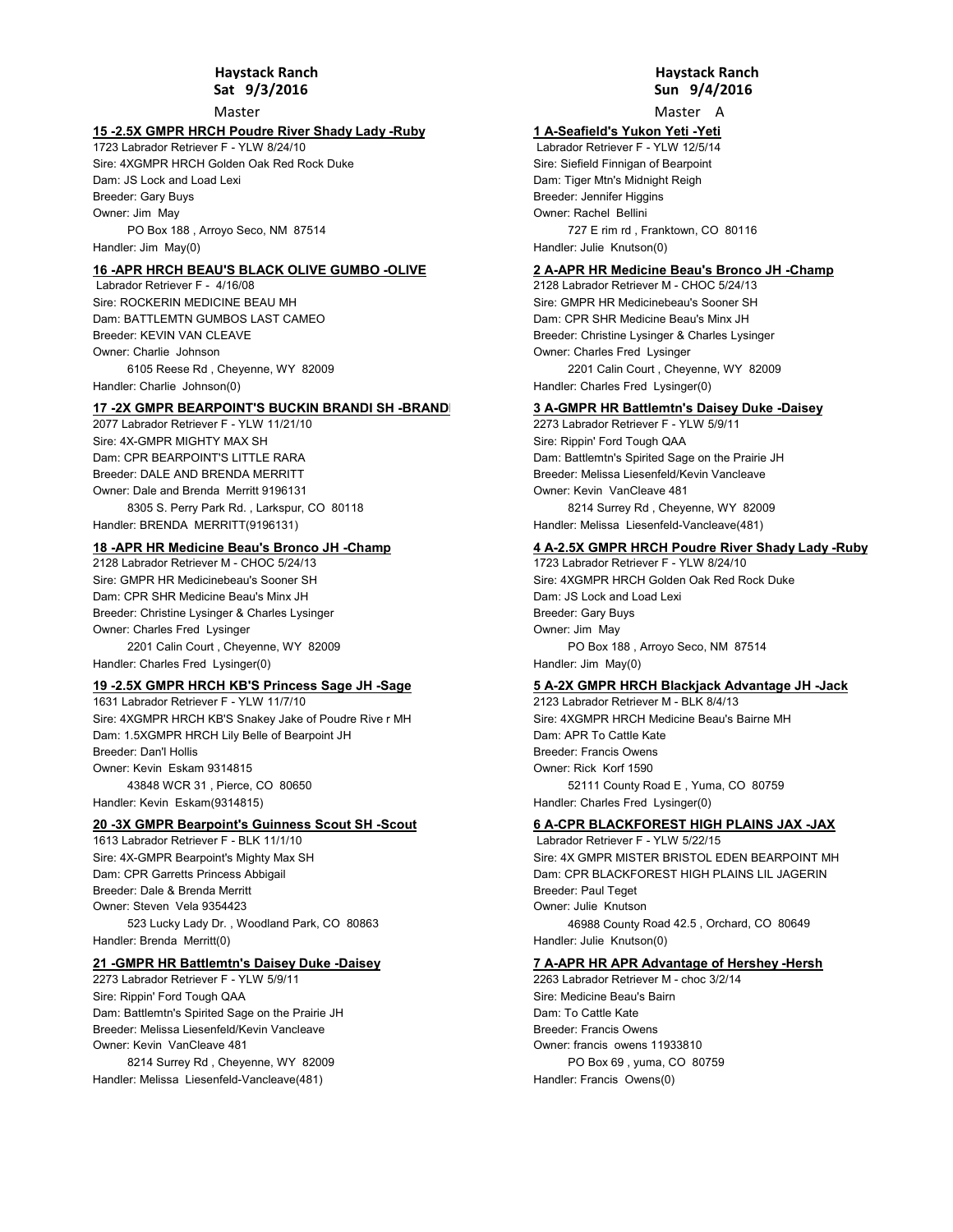#### **Sun 9/4/2016 Haystack Ranch**

Certification

# **1 -BEARPOINT'S WHERE'VE YOU BEEN MATTEA -MATTEA**

 Labrador Retriever F - YLW 3/1/14 Sire: 4x-GMPR BEARPOINT'S TRIPLE THREAT EXCALIBUR MH Dam: MPR BEARPOINT'S BUCKIN BRANDI SH Owner: Dale and Brenda Merritt 9196131 8305 S. Perry Park Rd. , Larkspur, CO 80118 Handler: Brenda Merritt(9196131) Breeder: Dale and Brenda Merritt

# **Sat 9/3/2016 Haystack Ranch**

Master

# **22 -Seafield's Yukon Yeti -Yeti**

 Labrador Retriever F - YLW 12/5/14 Sire: Siefield Finnigan of Bearpoint Dam: Tiger Mtn's Midnight Reigh Owner: Rachel Bellini 727 E rim rd , Franktown, CO 80116 Handler: Julie Knutson(0) Breeder: Jennifer Higgins

## **23 -2X GMPR HRCH Blackjack Advantage JH -Jack**

2123 Labrador Retriever M - BLK 8/4/13 Sire: 4XGMPR HRCH Medicine Beau's Bairne MH Dam: APR To Cattle Kate Owner: Rick Korf 1590 52111 County Road E , Yuma, CO 80759 Handler: Charles Fred Lysinger(0) Breeder: Francis Owens

# **24 -CPR BEARPOINT'S REIGN OF THE SAVAGE -SAVAGE**

 Labrador Retriever M - BLK 11/15/13 Sire: 4X-GMPR SEAFIELD FINNIGAN OF BEARPOINT MH Dam: 4X-GMPR TIGER MTN'S MIDNIGHT REIGN SH Owner: Dale and Brenda Merritt 9196131 8305 S. Perry Park Rd. , Larkspur, CO 80118 Handler: Brenda Merritt(9196131) Breeder: Jennifer Keane